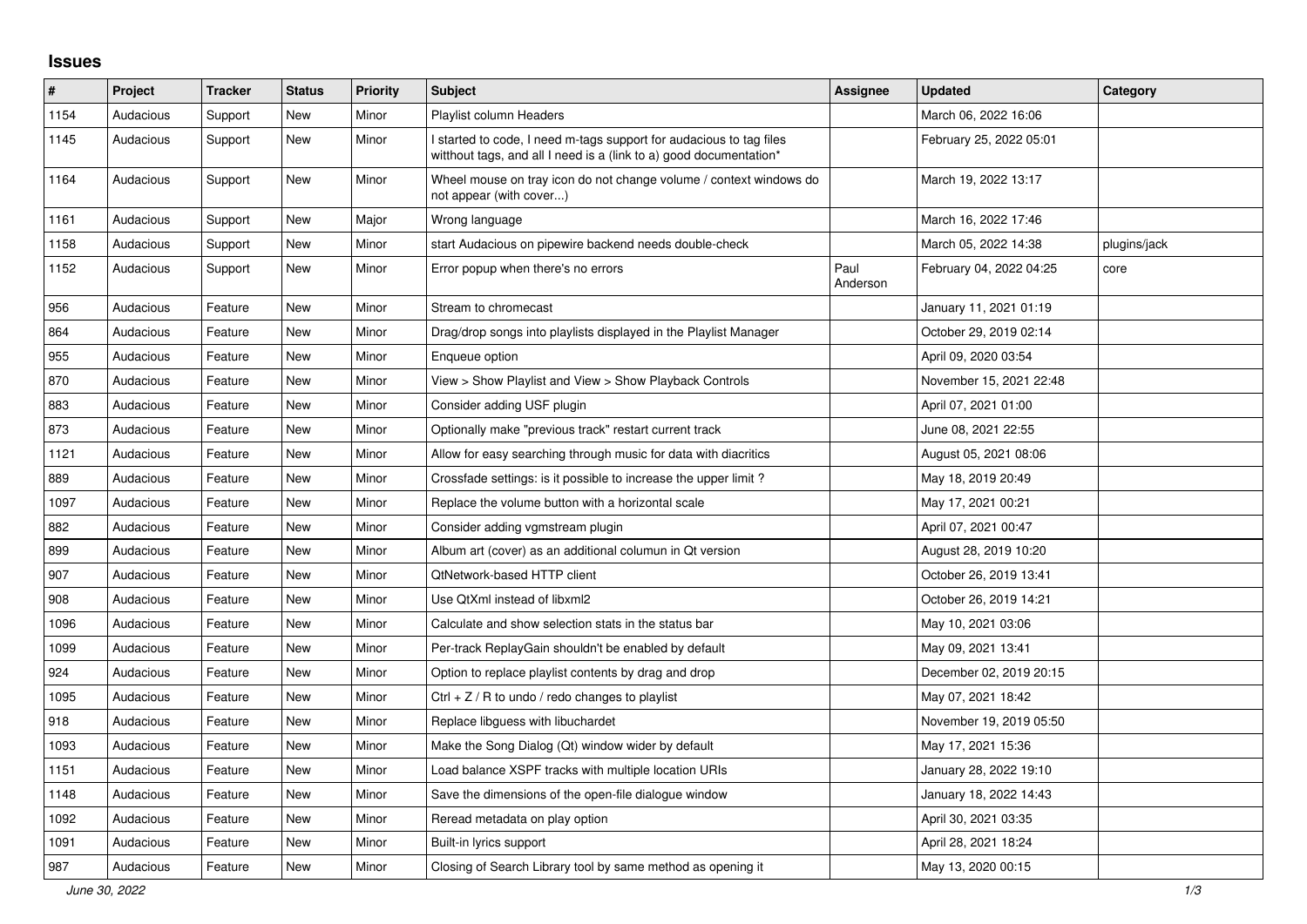| $\vert$ # | Project   | <b>Tracker</b> | <b>Status</b> | <b>Priority</b> | <b>Subject</b>                                                                                      | <b>Assignee</b> | <b>Updated</b>                    | Category                 |
|-----------|-----------|----------------|---------------|-----------------|-----------------------------------------------------------------------------------------------------|-----------------|-----------------------------------|--------------------------|
| 995       | Audacious | Feature        | New           | Minor           | Add star rating to songs                                                                            |                 | June 16, 2020 09:56               |                          |
| 1048      | Audacious | Feature        | <b>New</b>    | Minor           | PipeWire support                                                                                    |                 | May 04, 2022 19:36                |                          |
| 996       | Audacious | Feature        | New           | Minor           | Refine playlists when searching (search all playlists)                                              |                 | June 16, 2020 09:58               |                          |
| 1071      | Audacious | Feature        | New           | Minor           | Linkage could be improved for packagers.                                                            |                 | March 31, 2021 00:32              |                          |
| 1047      | Audacious | Feature        | New           | Minor           | Stop playing after any chosen track                                                                 |                 | December 29, 2020 01:23           |                          |
| 998       | Audacious | Feature        | New           | Trivial         | aacgain in aac / r128 in opus                                                                       |                 | June 01, 2021 10:44               |                          |
| 51        | Audacious | Feature        | New           | Minor           | Option to inhibit suspend                                                                           |                 | February 13, 2021 09:23           |                          |
| 1057      | Audacious | Feature        | New           | Minor           | Matroska (mka) chapter support                                                                      |                 | August 27, 2021 22:54             |                          |
| 1058      | Audacious | Feature        | New           | Minor           | Allow changing the language/locale in settings                                                      |                 | January 30, 2021 18:11            |                          |
| 1130      | Audacious | Feature        | New           | Minor           | folders for tabs in the playlist head (an enhancement suggestion, not a<br>bug)                     |                 | October 24, 2021 19:04            |                          |
| 1131      | Audacious | Feature        | New           | Minor           | Selection of songs via selection field/bar (as in Clementine)                                       |                 | October 31, 2021 12:41            |                          |
| 1011      | Audacious | Feature        | New           | Minor           | Visible separator of folders in the playlist                                                        |                 | July 18, 2020 16:10               |                          |
| 1134      | Audacious | Feature        | New           | Minor           | Web interface remote control                                                                        |                 | November 04, 2021 06:57           |                          |
| 1013      | Audacious | Feature        | New           | Minor           | Request re Album Art using music file metatag                                                       |                 | August 03, 2020 22:48             |                          |
| 1066      | Audacious | Feature        | New           | Minor           | Allow Equalizer window to be resized.                                                               |                 | February 11, 2021 10:05           |                          |
| 1067      | Audacious | Feature        | New           | Minor           | Equalizer adjustments are coarse.                                                                   |                 | February 11, 2021 10:09           |                          |
| 500       | Audacious | Feature        | New           | Minor           | fullscreen album art                                                                                |                 | April 08, 2020 19:17              |                          |
| 1170      | Audacious | Feature        | New           | Minor           | Playback mode button                                                                                |                 | April 22, 2022 16:01              |                          |
| 1119      | Audacious | Feature        | <b>New</b>    | Minor           | ADD ability to silence internet radio timeout Error dialog popup                                    |                 | July 31, 2021 18:36               |                          |
| 1116      | Audacious | Feature        | New           | Minor           | feature request: miniview mode with QT or GTK interace                                              |                 | February 08, 2022 06:53           |                          |
| 1160      | Audacious | Feature        | New           | Minor           | Ogg Opus support for streams                                                                        |                 | March 11, 2022 18:09              |                          |
| 1101      | Audacious | Feature        | New           | Major           | Please add media shortcut keys for Windows 10                                                       |                 | December 03, 2021 16:31           | win32                    |
| 969       | Audacious | Feature        | New           | Minor           | streamtuner plugin: Please add column-sortability, or at least sort<br>alphabetically by 1st column |                 | June 16, 2020 09:54               | plugins/streamtuner      |
| 1088      | Audacious | Feature        | <b>New</b>    | Minor           | plugin: status icon: ADD option to select tray mouse Middle Click action                            |                 | April 11, 2021 12:05              | plugins/statusicon       |
| 943       | Audacious | Feature        | New           | Minor           | Being able to add several folders to the library, and arrange that<br>Audacious recognizes symlinks |                 | March 23, 2020 15:41              | plugins/search tool      |
| 429       | Audacious | Feature        | New           | Minor           | Please enable scrobbling to libre.fm in Scrobbler 2.0                                               |                 | September 02, 2019 10:35          | plugins/scrobbler2       |
| 945       | Audacious | Feature        | New           | Minor           | Balance control in newer interface                                                                  |                 | March 23, 2020 13:28              | plugins/qtui             |
| 913       | Audacious | Feature        | New           | Minor           | Play / create new playlist from selection                                                           |                 | December 02, 2019 20:13           | plugins/qtui             |
| 968       | Audacious | Feature        | New           | Minor           | Loop PSF files at normal loop points during repeat mode                                             |                 | April 16, 2020 03:25              | plugins/psf              |
| 1076      | Audacious | Feature        | New           | Minor           | Adjustable background and fonts colors and fonts size in<br>playlist---zoomable playlist            |                 | Tom Hammer   March 09, 2021 00:38 | plugins/playlist-manager |